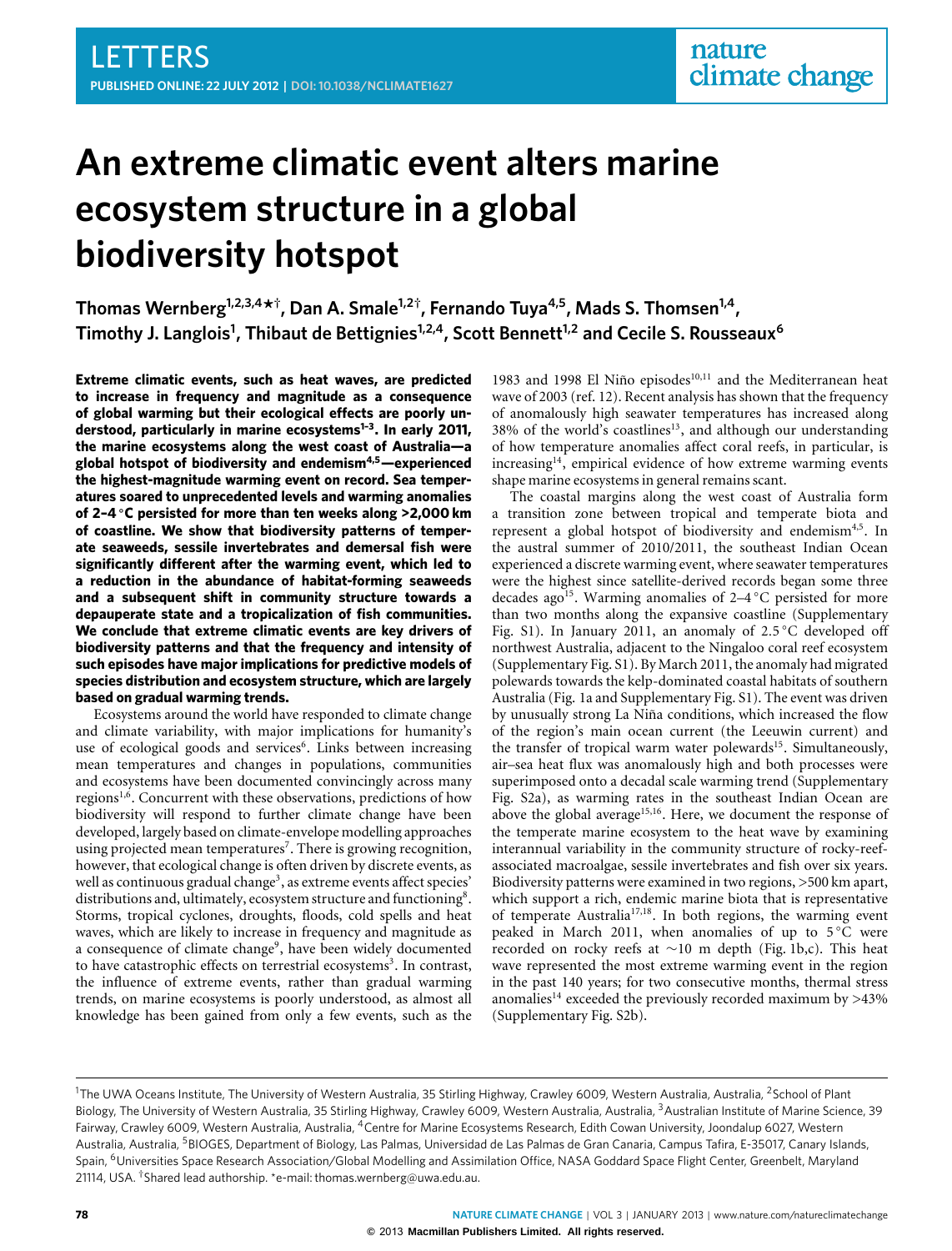# **NATURE CLIMATE CHANGE** DOI[: 10.1038/NCLIMATE1627](http://www.nature.com/doifinder/10.1038/nclimate1627)



<span id="page-1-0"></span>**Figure 1** | **The 2011 heat wave in the southeast Indian Ocean. a**, Blended sea surface temperature anomaly map for March 2011 (relative to a 1971–2000 baseline), indicating a warming anomaly of >2.5 °C along the warm temperate western coast of Australia. The Jurien Bay (JB) and Hamelin Bay (HB) study regions are also shown. **b**,**c**, Weekly temperature anomalies during 2011 (relative to means of the preceding five years) generated from *in situ* measurements at ∼10 m depth at the sites where community data were collected: Jurien Bay (**b**) and Hamelin Bay (**c**).



<span id="page-1-1"></span>**Figure 2** | **The ecological structure of marine communities before and after the heat wave of 2011. a**,**b**, Principal coordinates analysis of benthic (invertebrates and macroalgae; **a**) and fish (**b**) community structure on rocky reefs at each study location (J, Jurien Bay; H, Hamelin Bay) before and after the 2011 warming event. PCO1 and PCO2 are the first and second principal coordinates axes, indicating percentage of variation explained by each axis.

Reef-associated communities exhibited variable responses to the extreme event [\(Fig. 2](#page-1-1) and Supplementary Table S1). In our warm temperate study region, Jurien Bay (30° S), the community structure of benthic organisms and fish was significantly different in November 2011, eight months after the heat wave, compared with November in preceding years [\(Fig. 2\)](#page-1-1). After the heat wave, both benthic and fish communities were markedly distinct from preceding years, although fish communities exhibited greater spatiotemporal variability [\(Fig. 2](#page-1-1) and Supplementary Tables S2 and S3). Conversely, communities at the cooler region, Hamelin Bay (34◦ S), did not exhibit a response to the heat wave [\(Fig. 2](#page-1-1) and Supplementary Tables S2 and S3).

Shifts in the benthic community structure at Jurien Bay were attributed to a reduced cover of the dominant kelp (*Ecklonia radiata*) and encrusting coralline algae, and an increased cover of turf-forming algae [\(Fig. 3](#page-2-0) and Supplementary Table S4). Furthermore, total cover of the macroalgal canopy (that is, kelps and large fucoids) significantly decreased following the heat wave [\(Fig. 4](#page-2-1) and Supplementary Table S5). Most of these habitat-forming seaweeds are temperate species that persist near the warm edge of their respective distributions at the study area<sup>[19](#page-4-13)</sup>. A warming anomaly of ∼5 ◦C would have resulted in thermal stress that exceeded anything previously experienced at these locations for several decades (Supplementary Figs S2 and S3). This thermal stress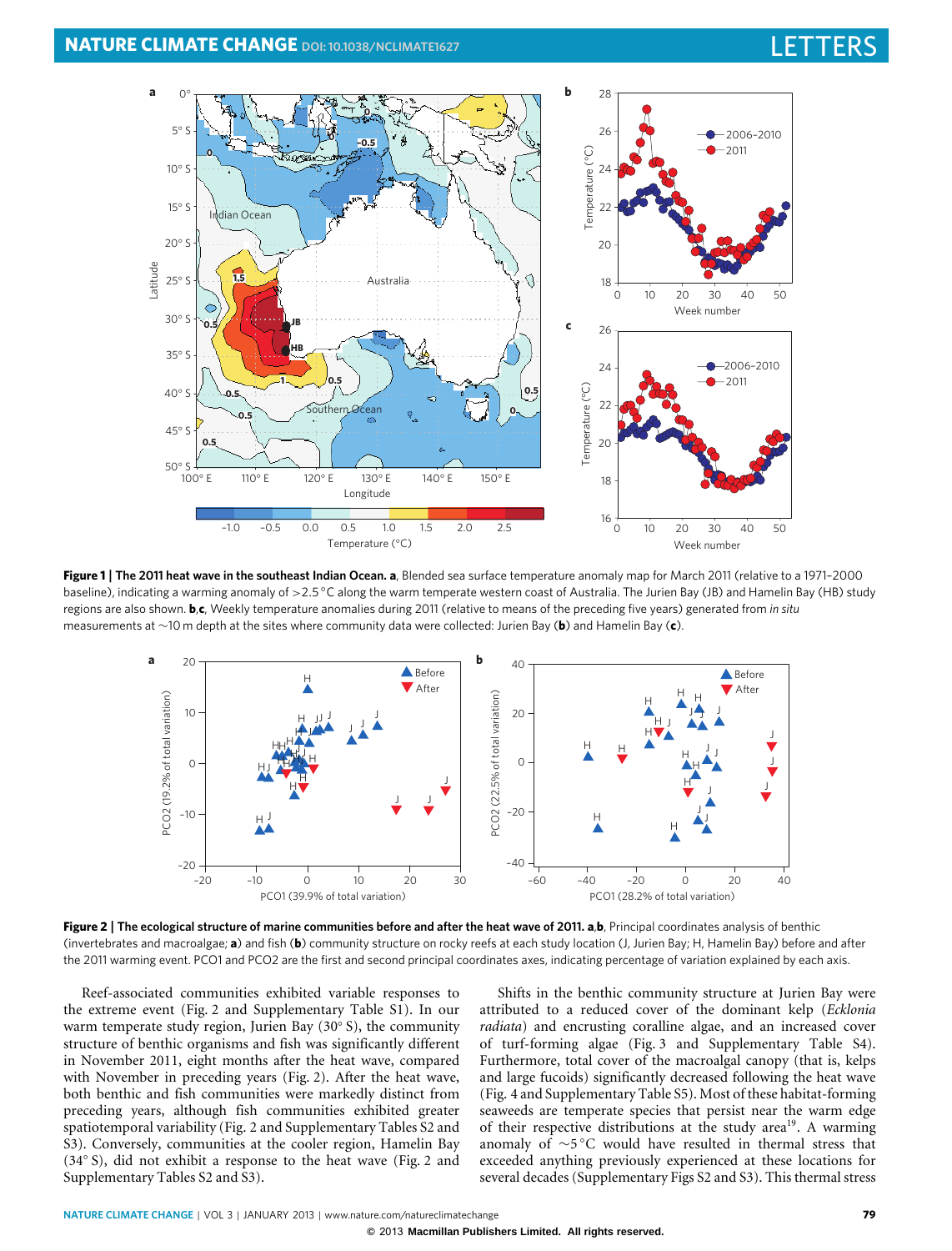

<span id="page-2-0"></span>**Figure 3** | **The response of macroalgae and fish to the marine heat wave of 2011. a**–**c**, Mean percentage cover (±standard error of the mean (s.e.m.), *n* = three sites with six pooled quadrat samples) during each year of sampling of the kelp *E. radiata* (**a**), encrusting coralline algae (**b**) and turf-forming algae (**c**) (sampling not conducted in 2008). **d**–**f**, Mean abundances (±s.e.m., *n* = three sites with three pooled transects) of fish species that were major contributors to differences in community structure before and after the heat wave are also shown; *P. occidentalis* (**d**), *C. assarius* (**e**) and *L. lineatus* (**f**) (sampling was not conducted in 2008 or 2009).



<span id="page-2-1"></span>**Figure 4** | **Changes in seaweed canopy cover and tropicalization index for fish communities following the marine heat wave of 2011. a**, Mean precentage cover (± s.e.m., *n* = three sites with six pooled quadrat samples) of the entire macroalgal canopy (that is, kelps and fucoids) and **b**, mean contribution (± s.e.m., *n* = three sites with three pooled transects) of tropical species to overall fish community composition during each year of sampling (temperate Western Blue Devil (*Paraplesiops meleagris*) with tropical *C. assarius* in the background).

would almost certainly have exceeded physiological thresholds for primary productivity, growth and, in some cases, survival<sup>[19,](#page-4-13)[20](#page-4-14)</sup> and was most probably the causative agent behind the loss of seaweed canopy cover. The depletion of macroalgal canopies on temperate reefs has major implications for local biodiversity, by altering species interactions (for example, competition and facilitation) and habitat and food for associated organisms<sup>[21](#page-4-15)[,22](#page-4-16)</sup>. Subtidal habitatforming seaweeds generally outcompete turf-forming species by inhibiting the settlement of turf-forming algae and by reducing

sedimentation and light on the reef surface<sup>[23,](#page-4-17)[24](#page-4-18)</sup>. At Jurien Bay, a reduction in canopy cover following thermal stress would have released resources (for example, space and light), allowing the proliferation of turf-forming algae. Conversely, the cover of encrusting coralline algae and sponges decreased, again an indirect consequence of the loss of kelp that facilitates these taxa<sup>[24](#page-4-18)</sup>. This shift in community structure from a structurally diverse kelp bed to simple mats of algal turfs represents a shift towards a depauperate ecological state<sup>[22,](#page-4-16)[23](#page-4-17)</sup>.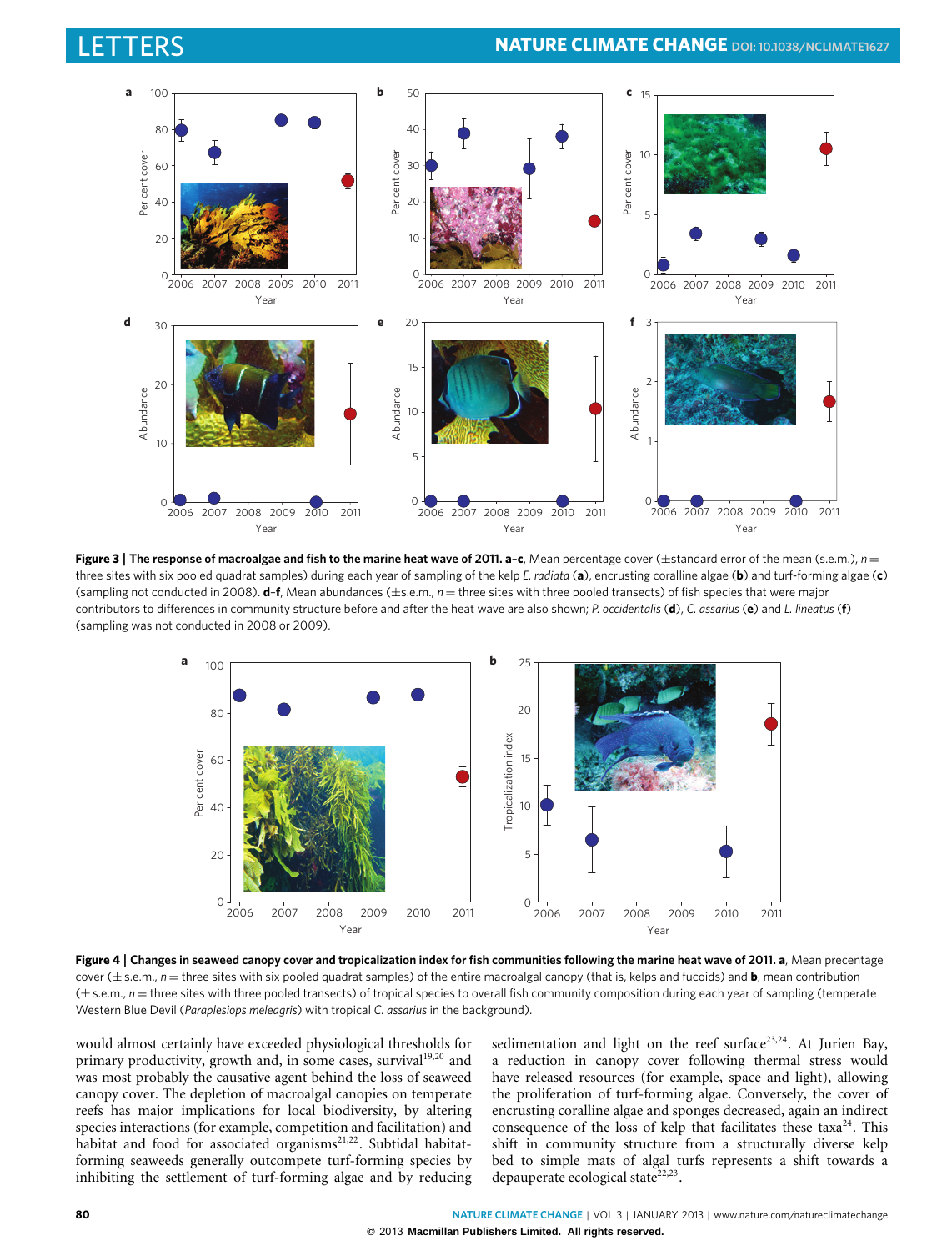Compositional changes in fish communities at Jurien Bay following the heat wave were largely driven by the sudden appearance of warm-water species, such as *Parma occidentalis* (western scalyfin), *Chaetodon assarius* (west Australian butterflyfish) and *Labracinus lineatus* (lined dottyback). The abundances of these species were significantly greater in 2011 than in years before the heat wave [\(Fig. 3](#page-2-0) and Supplementary Table S5). For example, only three *P. occidentalis* individuals were observed at these sites at Jurien Bay during sampling spanning five years before the warming event, whereas 45 individuals (mostly juveniles) were recorded in 2011. An influx of warm-water fish species was most evident at the community level, as the tropicalization index (ratio of tropical to all species) increased after the heat wave, from 5–10% to ∼20% [\(Fig. 4](#page-2-1) and Supplementary Table S6). This tropicalization of fish communities probably reflects a stronger poleward flow of the Leeuwin current increasing the likelihood of tropical fish larvae reaching warm temperate zones<sup>[25](#page-4-19)</sup>. Furthermore, prolonged increased temperatures and a shorter, milder winter is also likely to have favoured the development, survival and local reproduction of these warm-water species<sup>[26](#page-4-20)</sup>. A combination of these processes would have led to an increase in the diversity and abundance of fish with a warm-water affinity in Jurien Bay eight months after the extreme event. There was no evidence of a decline in temperate fish species following the heat wave, despite nearby observations of mass mortalities of fish and abalone during peak warming<sup>[15](#page-4-9)</sup>. Persistence of colder-water species in the face of warming while warmer-water species are expanding has also been seen for marine species in Europe<sup>[8](#page-4-2)</sup>.

Community-level responses to the heat wave were observed only at the warm region, not at the cooler region, despite similar warming profiles. Marginal populations of both temperate and tropical species co-exist in Jurien Bay<sup>[17](#page-4-11)[,18](#page-4-12)</sup> to form a diverse, transitional biota. Soaring temperatures would have exceeded the physiological thresholds of sessile cool-affinity species without the ability to seek temporary refuge, and proved favourable for warmaffinity species, thus driving community-level change. In contrast, Hamelin Bay supports a typical temperate biota with few marginal populations<sup>[17](#page-4-11)[,18](#page-4-12)</sup>, so that cool-water species were not subjected to conditions exceeding their absolute physiological thresholds and the influx of warm-water species did not occur because of lower actual temperatures and greater dispersal distances from their warm-water source populations. These contrasting patterns highlight the importance of biogeographic context and absolute thermal thresholds in determining community responses to climatic events and add another element of complexity to understanding and predicting ecosystem responses to abrupt warming.

An unanswered question concerns the rate and trajectory of community recovery at Jurien Bay following the heat wave. Studies conducted in other marine ecosystems have highlighted marked variability in ecological responses to, and recovery rates following, discrete warming events, probably reflecting systemspecific idiosyncrasies. For example, El Niño–Southern Oscillationmediated warming events in Californian waters represent major disturbances to kelp forests, causing widespread losses in canopy cover and subsequent shifts in community structure<sup>[11](#page-4-5)</sup>. Postdisturbance recovery, however, can be rapid and is facilitated by the biological traits of key habitat-forming species (for example, dispersal potential, life history) and local oceanography<sup>[27](#page-4-21)</sup>. Conversely, the ecological consequences of the 2003 heat wave in the Mediterranean, which included range expansions and mass mortalities, have persisted with little sign of recovery towards a preperturbed state<sup>[12](#page-4-6)</sup>. The persistence and trajectory of recovery of the perturbed state in southwest Australia depends on the resilience of marginal seaweed populations and the long-term survival of warm-water fish populations. Physiological adjustment may allow habitat-forming macroalgae, such as kelps, to persist during periods of warming, but at an ecological cost in terms of their competitive ability and recruitment rates<sup>[28](#page-4-22)</sup>. Intervening periods of cooling could enable some species to bounce back; however, once mats of turf-forming algae become established they can inhibit the recovery of habitat-forming macroalgae for many years<sup>[23](#page-4-17)</sup>. For fish, the survivorship of warm-water juveniles over the winter will be a key limiting factor in determining whether populations become established and community tropicalization persists. Empirical evidence from east Australia suggests that the ability of tropical fish to overwinter in temperate waters—and thus undergo a range expansion—is increasing in line with seawater warming and we would predict a similar pattern in west Australia<sup>[26](#page-4-20)</sup>.

Extreme climatic events can affect the distribution and abundance of organisms both directly, through physiological stress, and indirectly, through altered species interactions<sup>[3](#page-3-1)</sup>. We suggest that the 2011 heat wave in the southeast Indian Ocean had both direct physiological effects on temperate macrophytes and warm-water fish species, and indirect effects relating to knock-on consequences of macroalgal canopy loss. The extreme climatic event caused a stepchange in biodiversity patterns in an important tropical–temperate transition zone. So far, observed and predicted ecological responses to gradual climatic trends have received far more attention than those associated with discrete events<sup>[3](#page-3-1)</sup>. Although conceptually challenging, the frequency, magnitude and geographical extent of extreme events needs to be considered in conjunction with mean warming trends for accurate prediction and mitigation of climate change effects on marine ecosystems.

### **Methods**

Ecological surveys were conducted by scuba divers at Jurien Bay (30° 18' 38 S, 114° 58' 9 E; average temperature, ~20.7 °C) and Hamelin Bay (34° 14' 18 S, 115◦ 0 0 54 E; average temperature, ∼19.4 ◦C). At each location, three rocky reef sites (9–12 m depth, >2 km apart) were surveyed in November/December (austral summer) during each sampling year. For benthos, six haphazard 0.25 m<sup>2</sup> quadrats (>5 m apart) were sampled at each site by quantifying the cover of macroalgae, sessile invertebrates and bare substrata. For fish, underwater visual censuses were conducted along triplicate 25 m transects at each site<sup>[29](#page-4-23)</sup>. Benthic communities were not surveyed in 2008; fish communities were not surveyed in 2008 or 2009. For analysis, replicate quadrats/transects were pooled for each site and variability in multivariate community structure between regions (fixed factor) and years (fixed factor) was examined with permutational multivariate analysis of variance<sup>[30](#page-4-24)</sup>. Permutations were based on a Bray–Curtis similarity matrix generated from either square root transformed per cent cover data for benthos (13 variables, Supplementary Table S7) or presence/absence data for fish (33 species and six genera, Supplementary Table S8). In both cases, a significant  $(P < 0.05)$  location  $\times$  year interaction was recorded (Supplementary Table S1) and so each location was analysed separately, using a one-way permutational multivariate analysis of variance (between years) with pre-planned single degree of freedom contrasts<sup>[31](#page-4-25)</sup>, to test the hypothesis that communities in 2011 (that is, after the heat wave) were distinct from previous years (Supplementary Tables S2 and S3). Differences in multivariate structure between factors were visualized with principal coordinates analysis<sup>[30](#page-4-24)</sup>. A similar statistical approach was used to examine the response of individual taxa/functional groups to the event, using similarity matrices based on Euclidian distance of untransformed data. Temporal trends in the percentage contribution of tropical species to entire fish communities (a tropicalization index) were also examined. Blended sea surface temperature anomalies for March 2011 (relative to a 1971–2000 baseline) were provided by the National Weather Service and were plotted using GrADS. *In situ* loggers (Onset TidbiT +5−37) deployed ∼5 cm above the reef surface collected continuous temperature data since 2005.

### Received 2 May 2012; accepted 14 June 2012; published online 22 July 2012

### **References**

- <span id="page-3-0"></span>1. Munday, P. L., Jones, G. P., Pratchett, M. S. & Williams, A. J. Climate change and the future for coral reef fishes. *Fish Fisheries* **9,** 261–285 (2008).
- 2. Hegerl, G. C., Hanlon, H. & Beierkuhnlein, C. Climate science: Elusive extremes. *Nature Geosci.* **4,** 142–143 (2011).
- <span id="page-3-1"></span>Jentsch, A., Kreyling, J. & Beierkuhnlein, C. A new generation of climate-change experiments: Events, not trends. *Front. Ecol. Environ.* **5,** 365–374 (2007).
- <span id="page-3-2"></span>4. Tittensor, D. P. *et al*. Global patterns and predictors of marine biodiversity across taxa. *Nature* **466,** 1098–1101 (2010).
- <span id="page-3-3"></span>5. Kerswell, A. P. Biodiversity patterns of benthic marine algae. *Ecology* **87,** 2479–2488 (2006).